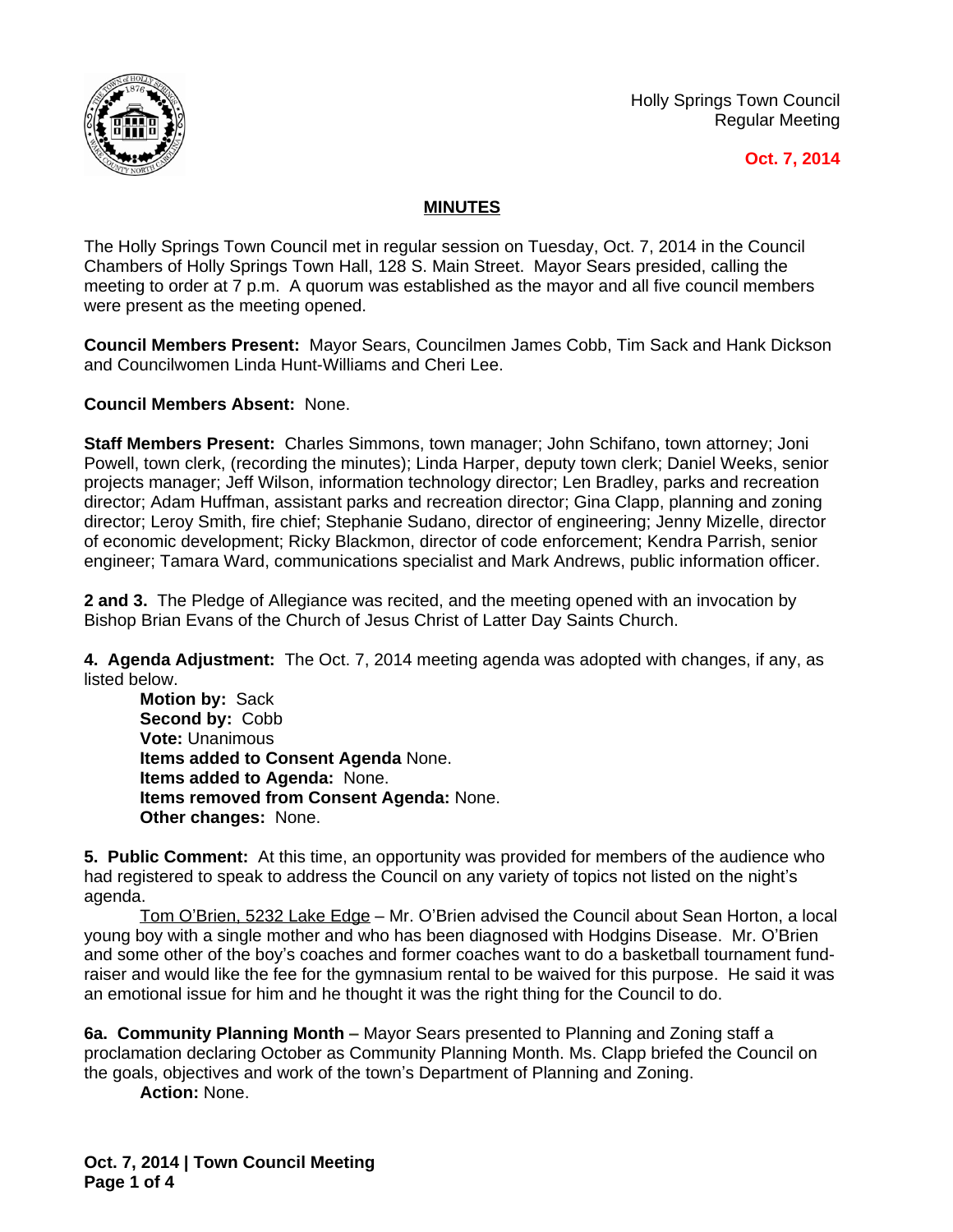**7a. Kraft Family YMCA Report –** Mr. Charles Archer, Holly Springs resident and member of the Kraft Family YMCA Advisory Board, addressed the Town Council, together with Kraft Family YMCA Executive Director Marco Ramirez. They briefed the Council on the activities of Kraft Y, particularly as the organization impacts Holly Springs.

**Action:** None.

**7b. Little Free Library Program -** Ms. Marguerite Greene, representing the Holly Springs Rotary Club, addressed the Council on a program called the Little Free Library project, a "take-a-book, return-a-book" gathering place where neighbors share their favorite literature and stories. In its most basic form, a Little Free Library is a box full of books where anyone may stop by and pick up a book (or two) and bring back another book to share.

She said the idea is to promote literacy and a love of reading as well as build a sense of community. The Holly Springs Rotary Club plans to:

- **Purchase and build two units with donated supplies, including posts;**
- Secure the talent of a local artist;
- Assemble two units and accessorize them:
- Confirm locations and install:
- **Landscape the areas around unit bases;**
- **Maintain the units in perpetuity (and refill when necessary);**

Ms. Greene says the Rotary Club would build two units, assist with installation and is in talks with the Garden Club to select indigenous plantings for the bases of the units.

The Rotary Club would like to install one Little Free Library at the Hunt Center by a bench so children can read while waiting for parents (or for parents waiting for children); and one at Holly Springs Town Hall by a sidewalk next to a bench.

The Rotary Club would like from the Town of Holly Springs:

**Permission to place Little Free Libraries as described;** 

 Verification of water or electrical line placement near installation sites prior to installation and

 Periodic checks of the units by police/public works staff (notification information will be located inside the unit in the case of vandalism or other issues that need immediate response.)

There was some discussion, and the Council was generally very supportive. Members asked the Rotary Club to coordinate efforts with the town manager's office.

**8. Consent Agenda:** The Council approved a motion to approve all items on the Consent Agenda. The motion carried following a motion by Councilman Sack, a second by Councilman Williams and a unanimous vote. The following actions were affected:

8a. Minutes – The Council approved minutes of the Council's meetings held Aug. 20 and Sept. 16, 2014.

8b. Resolution 14-27 – The Council adopted Resolution 14-27 directing the town clerk to investigate the sufficiency of annexation petition A14-06 and setting a public hearing. *A copy of Resolution 14-27 is attached to these minutes.*

8c. Resolution 14-28 -- The Council adopted Resolution 14-28 urging a safe and courteous Halloween. *A copy of Resolution 14-28 is attached to these minutes.*

8d. Fee Schedule Amendment - The Council adopted an amendment to the FY 2014-15 budget fee schedule to add a development petition expiration extension fee.

8e. Copy Machine Lease Agreement - The Council approved a copy machine lease agreement and adopted a budget amendment to cover the cost of the lease. *A copy of the budget amendment is attached to these minutes.*

8f. North Main Athletic Complex Project – The Council approved to enter into an agreement with PSNC Energy for \$27,604 to extend natural gas facilities to the North Main Athletic Complex.

8g. Bass Lake Bridge Sidewalk Project - The Council approved to enter into a municipal agreement with NCDOT in the amount of \$4,615 for Bass Lake Road bridge sidewalk and to adopt

**Oct. 7, 2014 | Town Council Meeting Page 2 of 4**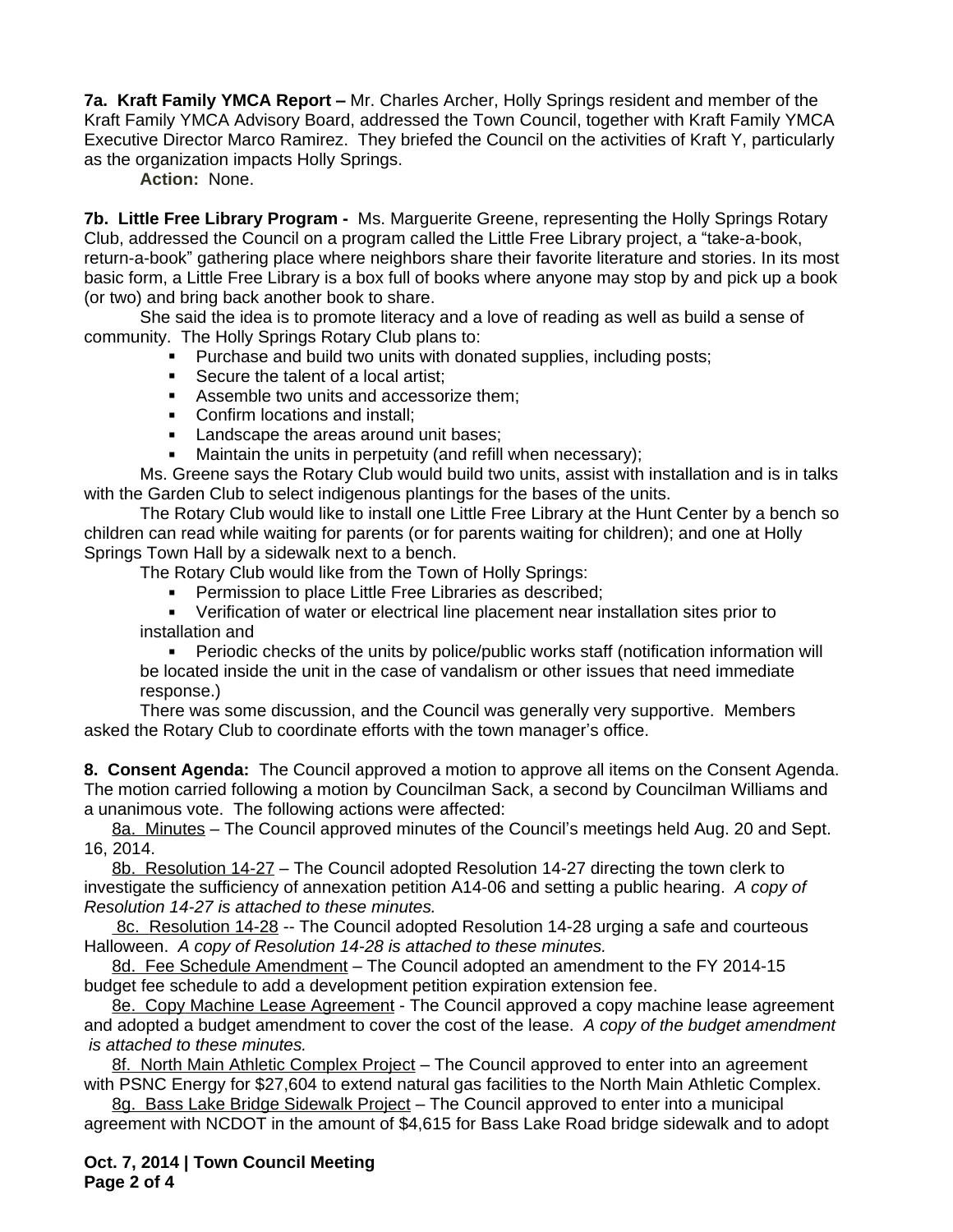a budget amendment to provide the funds. *A copy of the budget amendment is attached to these minutes.*

8h. Union Ridge Pump Station Preliminary Site - The Council approved an amendment to the Union Ridge pump station preliminary site plan with a buffer exception.

8i. Permit Specialist Position – The Council approved the creation of a temporary extra permit specialist position in the Code Enforcement Department.

8j. SCADA Equipment Budget Amendment - The Council adopted an amendment to the FY 2014-15 budget to assign \$21,240 collected from Fuquay-Varina for the installation of SCADA equipment. *A copy of the budget amendment is attached to these minutes.*

**9a. Reclaimed Water Ordinance Amendment –** Ms. Parrish said the Town is progressive and long ago saw the benefit of the reclaimed water system and its indirect increase to our existing water and sewer capacity. By providing a reclaimed system, staff ensured that all of the irrigation and cooling tower consumption will not exhaust our valuable potable water capacity. Likewise not having this same amount of water return to Utley Creek via our wastewater treatment plant effluent will ensure longevity in the sewer effluent permit.

The reclaimed system ordinance has a delineated service area that needs to be expanded due to our future land uses and area of coverage. Ms. Parrish described the revised service area and an additional paragraph that provides stronger verbiage for the Town's intent. This same verbiage already exists in the Unified Development Ordinance, and this is just to copy that verbiage over to the stand-alone reclaimed ordinance.

## *"Utility Extension Requirements*

*Each lot in a major residential subdivision, non-residential incremental subdivision, multifamily project, commercial / mixed use project or industrial project within the Town of Holly Springs and its extra-territorial jurisdiction shall be provided, at the developers or subdividers expense, with municipal reclaimed water services. Any reclaimed water lines connections, services, and equipment so extended shall be installed in accordance with the Town of Holly Springs' Engineering Design and Construction Standards."*

**Action:** The Council approved a motion to adopt Ordinance 14-09 amending the Holly Springs Town Code of Ordinances to add Article IV, Reclaimed Water Regulations.

**Motion by**: Williams **Second by**: Cobb **Vote:** Unanimous. *A copy of Ordinance 14-09 is attached to these minutes.*

**10. Other Business:** None requiring Council action.

**11. Manager's Report:** None requiring Council action.

**12. Closed Session:** The Council approved a motion to enter Closed Session, pursuant to North Carolina General Statute 143-318.11(a)(5) to discuss with the town attorney a legal matter regarding property acquisition downtown.

**Motion by:** Sack **Second by:** Cobb **Vote:** Unanimous

## *General Account of Closed Session – Oct. 7, 2014.*

In general, the Council received a report from the town attorney on the matter described and provided him with direction as to how to proceed. The matter involves the master planning and potential non-residential development of blocks of property adjacent to Holly Springs Town Hall.

The Council then approved a motion to return to open session.

*-- End of General Account*